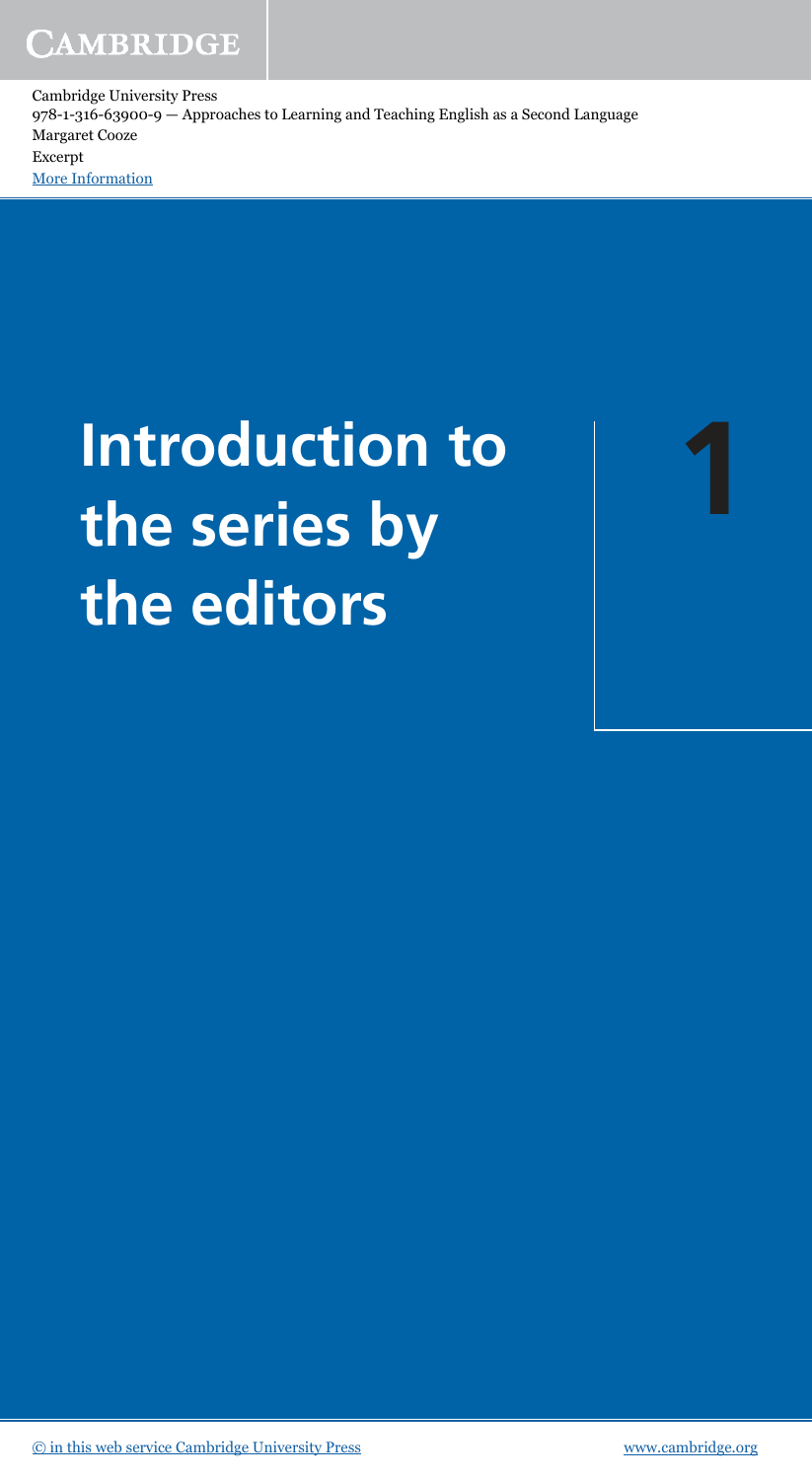Cambridge University Press 978-1-316-63900-9 — Approaches to Learning and Teaching English as a Second Language Margaret Cooze Excerpt [More Information](www.cambridge.org/9781316639009)

**1** 

#### **Approaches to learning and teaching English as a Second Language**

This series of books is the result of close collaboration between Cambridge University Press and Cambridge International, both departments of the University of Cambridge. The books are intended as a companion guide for teachers, to supplement your learning and provide you with extra resources for the lessons you are planning. Their focus is deliberately not syllabus-specific, although occasional reference has been made to programmes and qualifications. We want to invite you to set aside for a while assessment objectives and grading, and take the opportunity instead to look in more depth at how you teach your subject and how you motivate and engage with your students.

The themes presented in these books are informed by evidence-based research into what works to improve students' learning and pedagogical best practices. To ensure that these books are first and foremost practical resources, we have chosen not to include too many academic references, but we have provided some suggestions for further reading.

We have further enhanced the books by asking the authors to create accompanying lesson ideas. These are described in the text and can be found in a dedicated space online. We hope the books will become a dynamic and valid representation of what is happening now in learning and teaching in the context in which you work.

Our organisations also offer a wide range of professional development opportunities for teachers. These range from syllabus- and topicspecific workshops and large-scale conferences to suites of accredited qualifications for teachers and school leaders. Our aim is to provide you with valuable support, to build communities and networks, and to help you both enrich your own teaching methodology and evaluate its impact on your students.

Each of the books in this series follows a similar structure. In the first chapter, we have asked our authors to consider the essential elements of their subject, the main concepts that might be covered in a school curriculum, and why these are important. The next chapter gives you a brief guide on how to interpret a syllabus or subject guide, and how to plan a programme of study. The authors will encourage you to think too about what is not contained in a syllabus and how you can pass on your own passion for the subject you teach.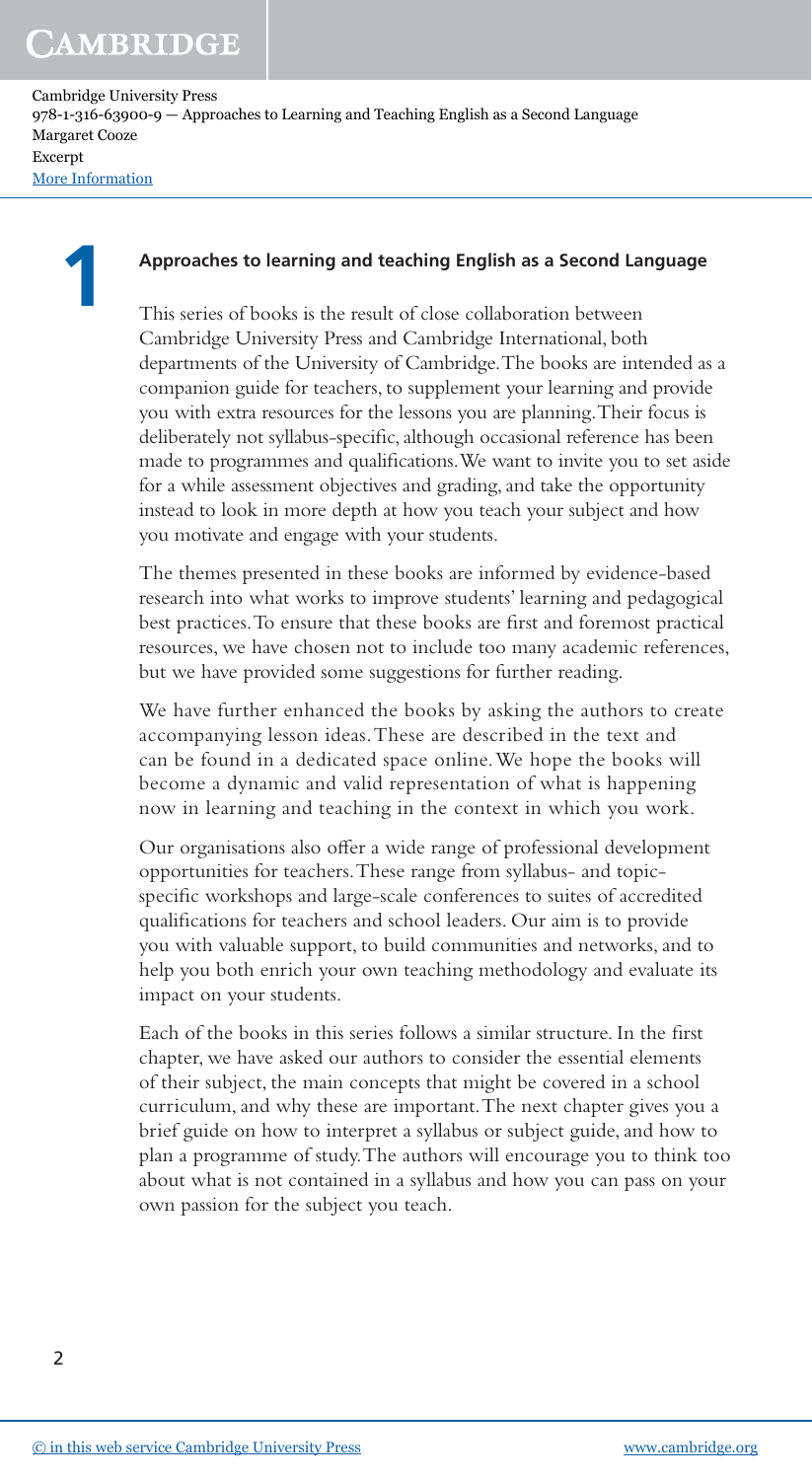Cambridge University Press 978-1-316-63900-9 — Approaches to Learning and Teaching English as a Second Language Margaret Cooze Excerpt [More Information](www.cambridge.org/9781316639009)

#### Introduction to the series by the editors

The main body of the text takes you through those aspects of learning and teaching which are widely recognised as important. We would like to stress that there is no single recipe for excellent teaching, and that diferent schools, operating in diferent countries and cultures, will have strong traditions that should be respected. There is a growing consensus, however, about some important practices and approaches that need to be adopted if students are going to fulil their potential and be prepared for modern life.

In the common introduction to each of these chapters we look at what the research says and the benefits and challenges of particular approaches. Each author then focuses on how to translate theory into practice in the context of their subject, ofering practical lesson ideas and teacher tips. These chapters are not mutually exclusive but can be read independently of each other and in whichever order suits you best. They form a coherent whole but are presented in such a way that you can dip into the book when and where it is most convenient for you to do so.

The final two chapters are common to all the books in this series and are not written by the subject authors. Schools and educational organisations are increasingly interested in the impact that classroom practice has on student outcomes. We have therefore included an exploration of this topic and some practical advice on how to evaluate the success of the learning opportunities you are providing for your students. The book then closes with some guidance on how to relect on your teaching and some avenues you might explore to develop your own professional learning.

We hope you find these books accessible and useful. We have tried to make them conversational in tone so you feel we are sharing good practice rather than directing it. Above all, we hope that the books will inspire you and enable you to think in more depth about how you teach and how your students learn.

Paul Ellis and Lauren Harris

Series Editors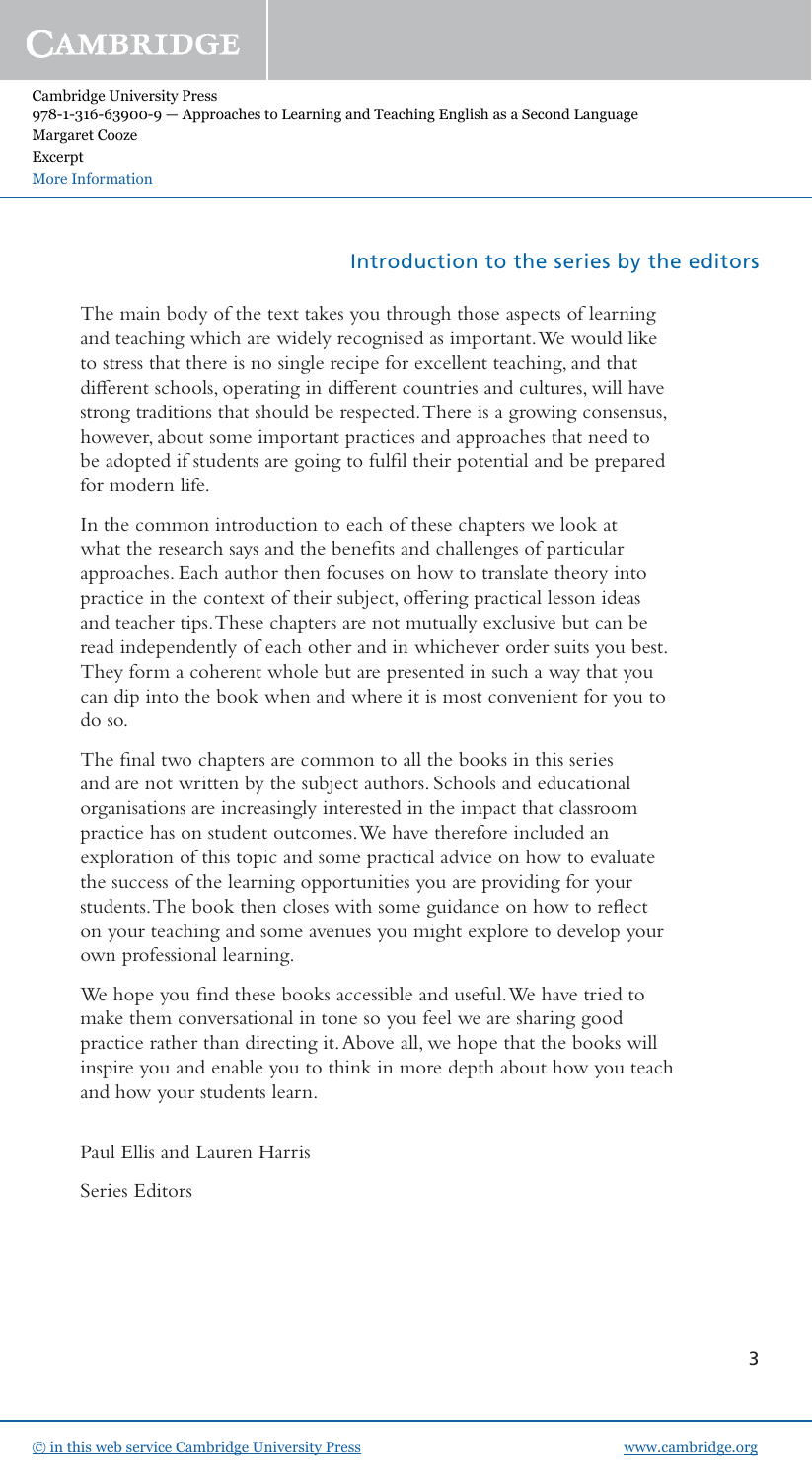Cambridge University Press 978-1-316-63900-9 — Approaches to Learning and Teaching English as a Second Language Margaret Cooze Excerpt [More Information](www.cambridge.org/9781316639009)

# **Purpose and <br>
<b>2 context**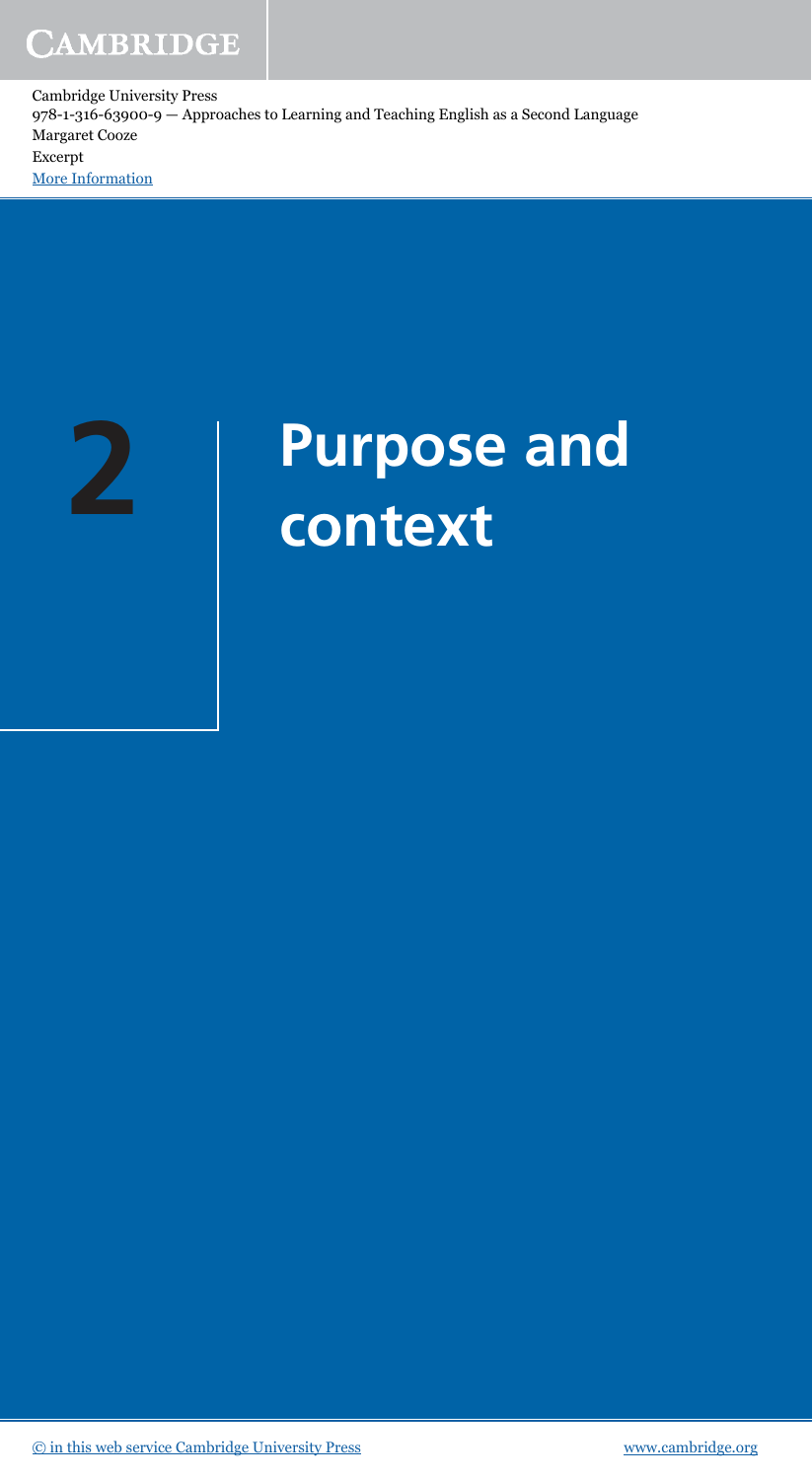Cambridge University Press 978-1-316-63900-9 — Approaches to Learning and Teaching English as a Second Language Margaret Cooze Excerpt [More Information](www.cambridge.org/9781316639009)

#### Purpose and context

International research into educational efectiveness tells us that student achievement is inluenced most by what teachers do in classrooms. In a world of rankings and league tables we tend to notice performance, not preparation, yet the product of education is more than just examinations and certification. Education is also about the formation of effective learning habits that are crucial for success within and beyond the taught curriculum.

The purpose of this series of books is to inspire you as a teacher to reflect on your practice, try new approaches and better understand how to help your students learn. We aim to help you develop your teaching so that your students are prepared for the next level of their education as well as life in the modern world.

This book will encourage you to examine the processes of learning and teaching, not just the outcomes. We will explore a variety of teaching strategies to enable you to select which is most appropriate for your students and the context in which you teach. When you are making your choice, involve your students: all the ideas presented in this book will work best if you engage your students, listen to what they have to say, and consistently evaluate their needs.



Cognitive psychologists, coaches and sports writers have noted how the aggregation of small changes can lead to success at the highest level. As teachers, we can help our students make marginal gains by guiding them in their learning, encouraging them to think and talk about how they are learning, and giving them the tools to monitor their success. If you take care of the learning, the performance will take care of itself.

When approaching an activity for the first time, or revisiting an area of learning, ask yourself if your students know how to:

- approach a new task and plan which strategies they will use
- monitor their progress and adapt their approach if necessary
- look back and reflect on how well they did and what they might do diferently next time.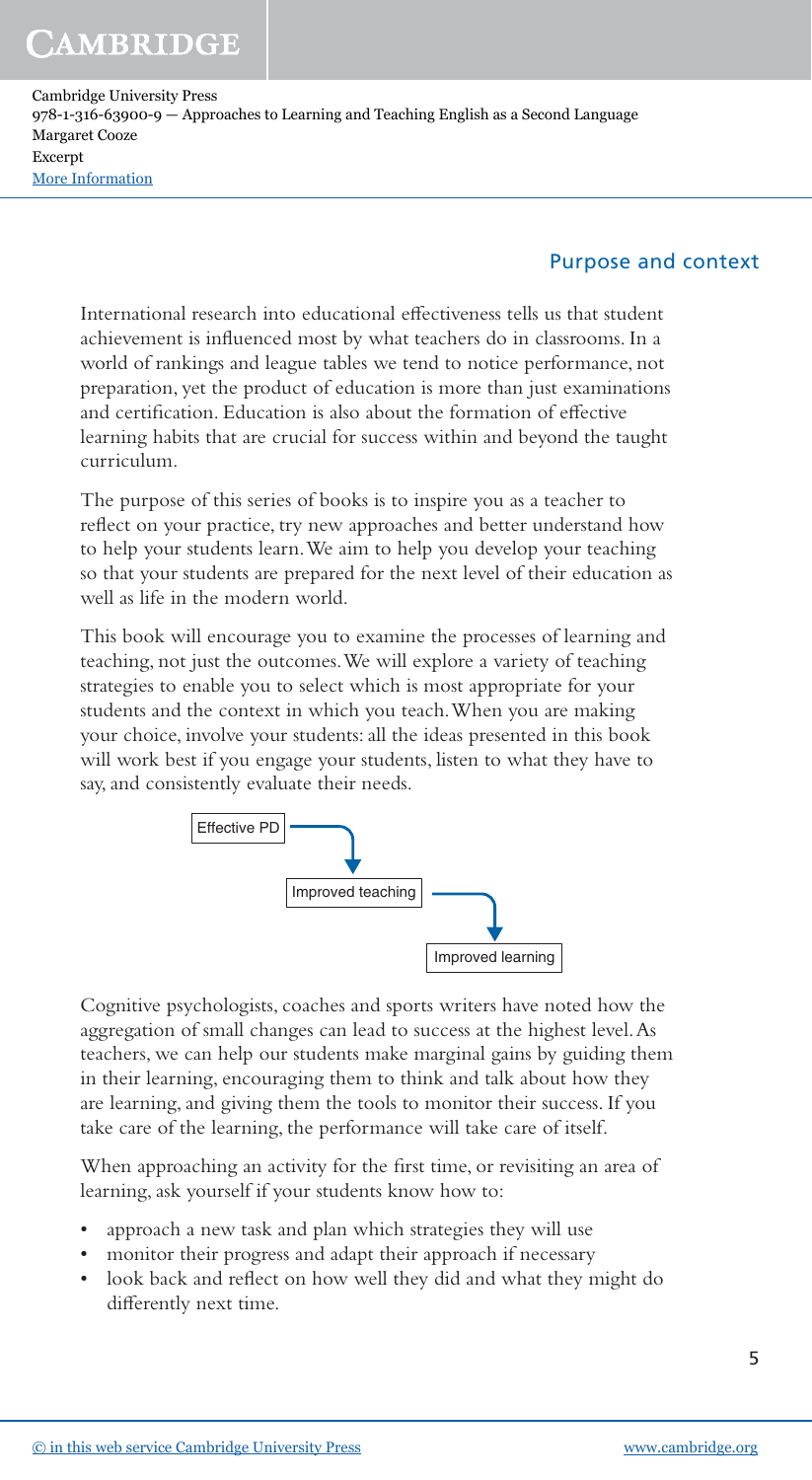Cambridge University Press 978-1-316-63900-9 — Approaches to Learning and Teaching English as a Second Language Margaret Cooze Excerpt [More Information](www.cambridge.org/9781316639009)



#### **Approaches to learning and teaching English as a Second Language**

Efective learners understand that learning is an active process. We need to challenge and stretch our students and enable them to interrogate, analyse and evaluate what they see and hear. Consider whether your students:

- challenge assumptions and ask questions
- • try new ideas and take intellectual risks
- devise strategies to overcome any barriers to their learning that they encounter.

As we discuss in the chapters on **Active learning** and **Metacognition**, it is our role as teachers to encourage these practices with our students so that they become established routines. We can help students review their own progress as well as getting a snapshot ourselves of how far they are progressing by using some of the methods

we explore in the chapter on **Assessment for Learning**.

Students often view the subject lessons they are attending as separate from each other, but they can gain a great deal if we encourage them to take a more holistic appreciation of what they are learning. This requires not only understanding how various concepts in a subject it together, but also how to make connections between diferent areas of knowledge and how to transfer skills from one discipline to another. As our students successfully integrate disciplinary knowledge, they are better able to solve complex problems, generate new ideas and interpret the world around them.

In order for students to construct an understanding of the world and their significance in it, we need to lead students into thinking habitually about why a topic is important on a personal, local and global scale. Do they realise the implications of what they are learning and what they do with their knowledge and skills, not only for themselves but also for their neighbours and the wider world? To what extent can they recognise and express their own perspective as well as the perspectives of others? We will consider how to foster local and global awareness, as well as personal and social responsibility, in the chapter on **Global thinking**.

As part of the learning process, some students will discover barriers to their learning: we need to recognise these and help students to overcome them. Even students who regularly meet success face their own challenges. We have all experienced barriers to our own learning at some point in our lives and should be able as teachers to empathise and share our own methods for dealing with these. In the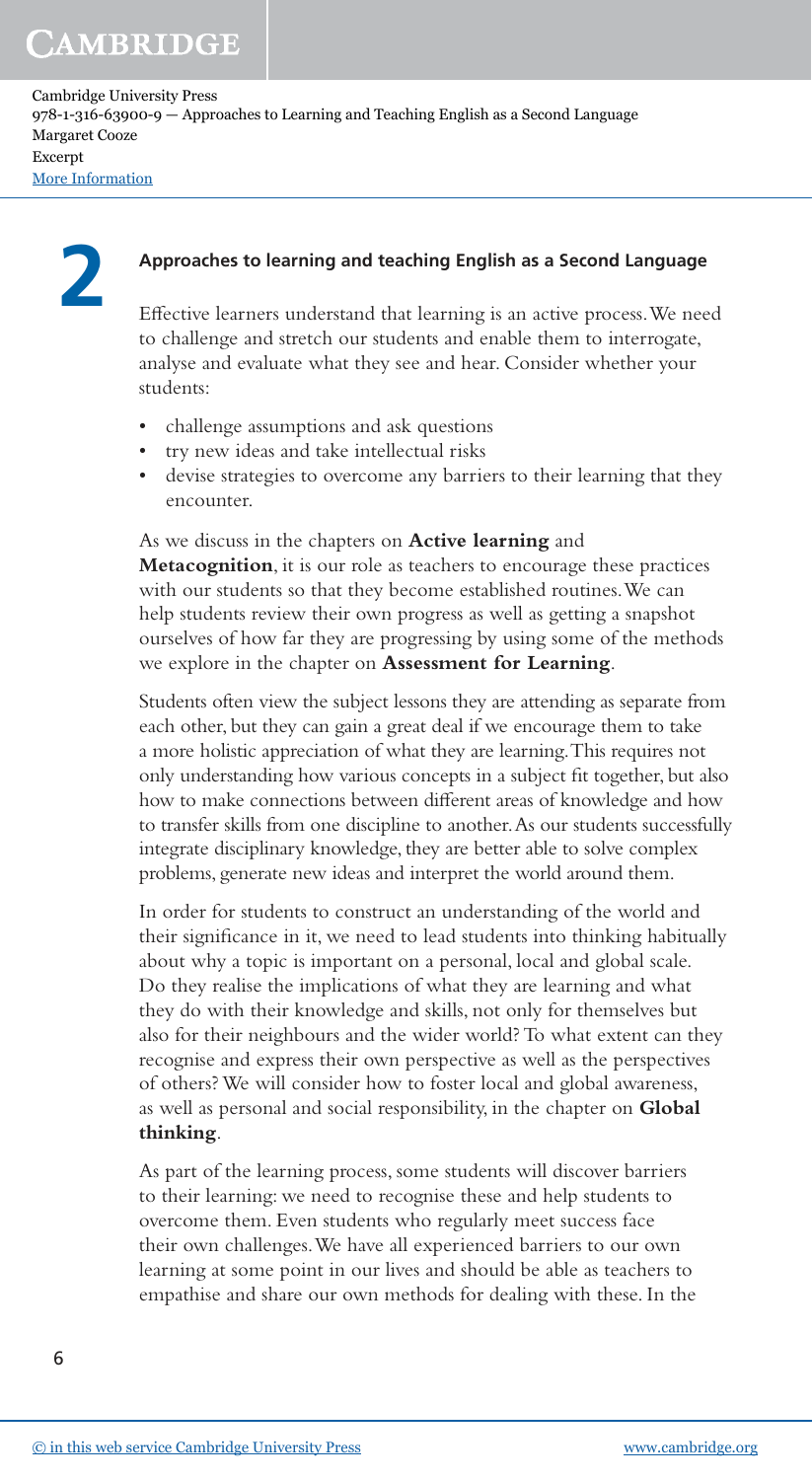Cambridge University Press 978-1-316-63900-9 — Approaches to Learning and Teaching English as a Second Language Margaret Cooze Excerpt [More Information](www.cambridge.org/9781316639009)

#### Purpose and context

chapter on **Inclusive education** we discuss how to make learning accessible for everyone and how to ensure that all students receive the instruction and support they need to succeed as learners.

Some students are learning through the medium of English when it is not their first language, while others may struggle to understand subject jargon even if they might otherwise appear fluent. For all students, whether they are learning through their first language or an additional language, language is a vehicle for learning. It is through language that students access the content of the lesson and communicate their ideas. So, as teachers, it is our responsibility to make sure that language isn't a barrier to learning. In the chapter on **Language awareness** we look at how teachers can pay closer attention to language to ensure that all students can access the content of a lesson.

Alongside a greater understanding of what works in education and why, we as teachers can also seek to improve how we teach and expand the tools we have at our disposal. For this reason, we have included a chapter in this book on **Teaching with digital technologies**, discussing what this means for our classrooms and for us as teachers. Institutes of higher education and employers want to work with students who are efective communicators and who are information literate. Technology brings both advantages and challenges and we invite you to relect on how to use it appropriately.

This book has been written to help you think harder about the impact of your teaching on your students' learning. It is up to you to set an example for your students and to provide them with opportunities to celebrate success, learn from failure and, ultimately, to succeed.

We hope you will share what you gain from this book with other teachers and that you will be inspired by the ideas that are presented here. We hope that you will encourage your school leaders to foster a positive environment that allows both you and your students to meet with success and to learn from mistakes when success is not immediate. We hope too that this book can help in the creation and continuation of a culture where learning and teaching are valued and through which we can discover together what works best for each and every one of our students.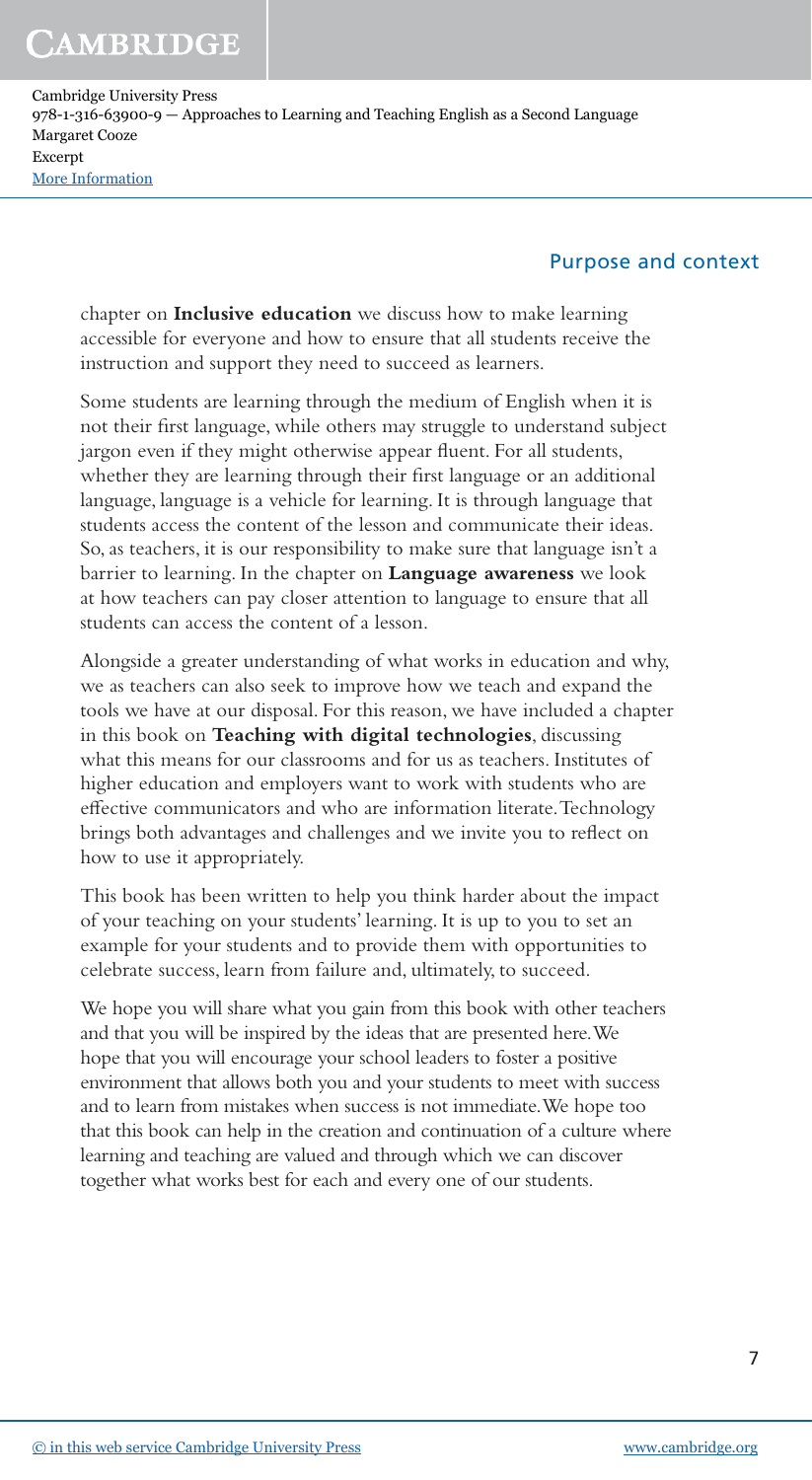Cambridge University Press 978-1-316-63900-9 — Approaches to Learning and Teaching English as a Second Language Margaret Cooze Excerpt [More Information](www.cambridge.org/9781316639009)



# **3 The nature of the subject**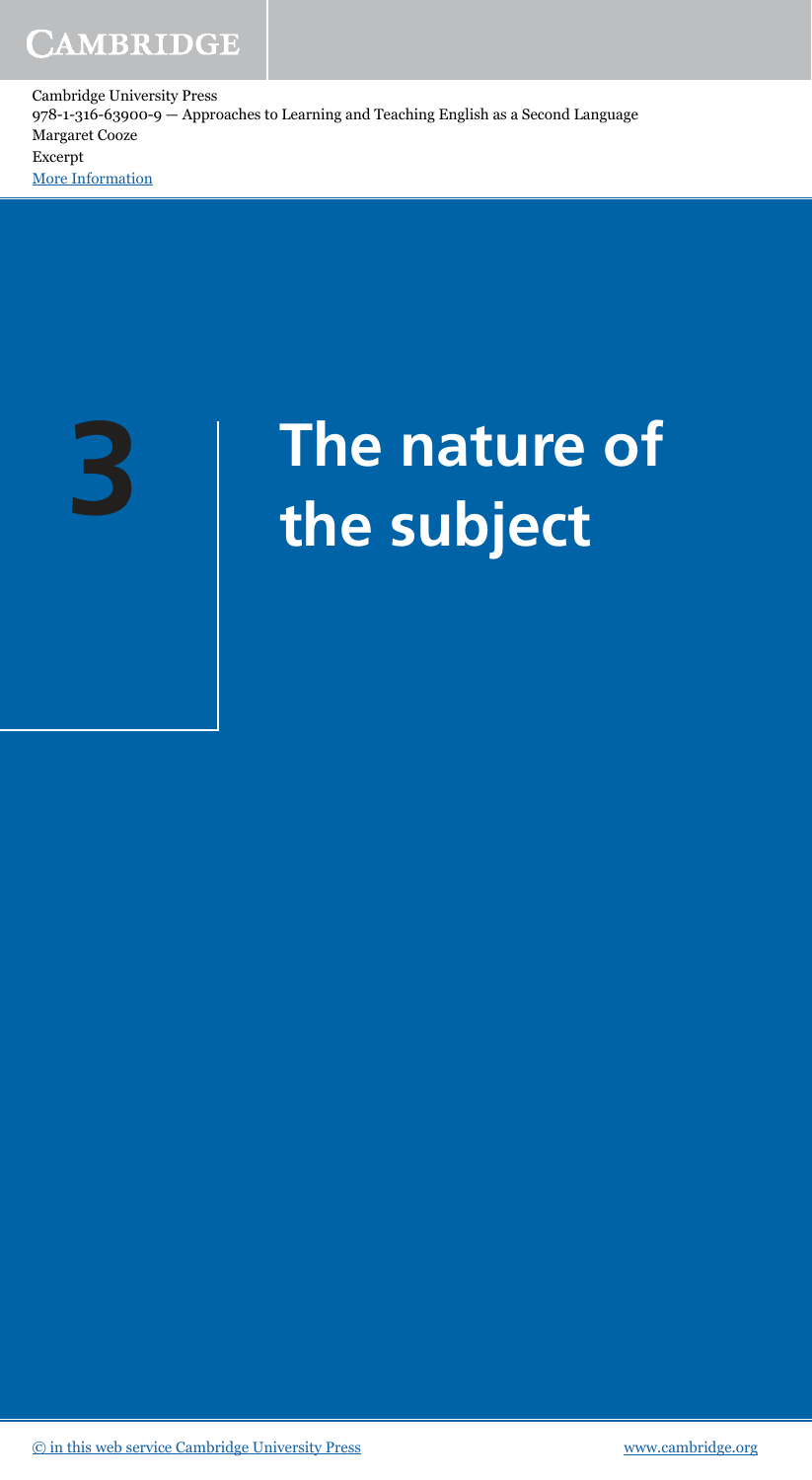Cambridge University Press 978-1-316-63900-9 — Approaches to Learning and Teaching English as a Second Language Margaret Cooze Excerpt [More Information](www.cambridge.org/9781316639009)

#### The nature of the subject

# **Why English?**

We are in a privileged position as teachers of English. The language will most likely play an important part in the lives of our students and so our role is vital. English is an international language and is used by millions of people all over the world for study, pleasure and business. Our students might be more interested in using English to watch films, listen to music or access social media on the internet. All of these areas are important, and we know that language learning helps students in other subjects too. It aids cognitive development and helps our students to be creative. There are also many transferable skills, for example communicating efectively and analysing things. Second language students often carry this back to their first language, making them better irst language users, too. Ellen Bialystok, a psychologist at York University in Toronto, carried out research which showed that being bilingual can even help to prevent some of the diseases that people develop in later life, such as dementia.

Students about to leave school soon realise that there are exciting opportunities for English speakers. This usually means that our students are very motivated. It's our job to use this motivation to make sure they can do their very best.

# **What is English for you?**

English has grown in importance over the past few decades and I'm sure this won't change. More students are learning English at primary school now but most students really start to focus on English at secondary school. As English teachers, we have a responsibility to our students to provide them with interesting, relevant lessons that are also fun.

Some of us will be teaching English as a stand-alone subject. It may be a second language, but could be a third language if you work in a plurilingual situation. Or you may be teaching in a school where English is used to teach other subjects, such as mathematics or history. We'll talk about that more in Chapter 9. We all know, however, that whatever situation we are teaching in, to teach well we need to consider some key areas.